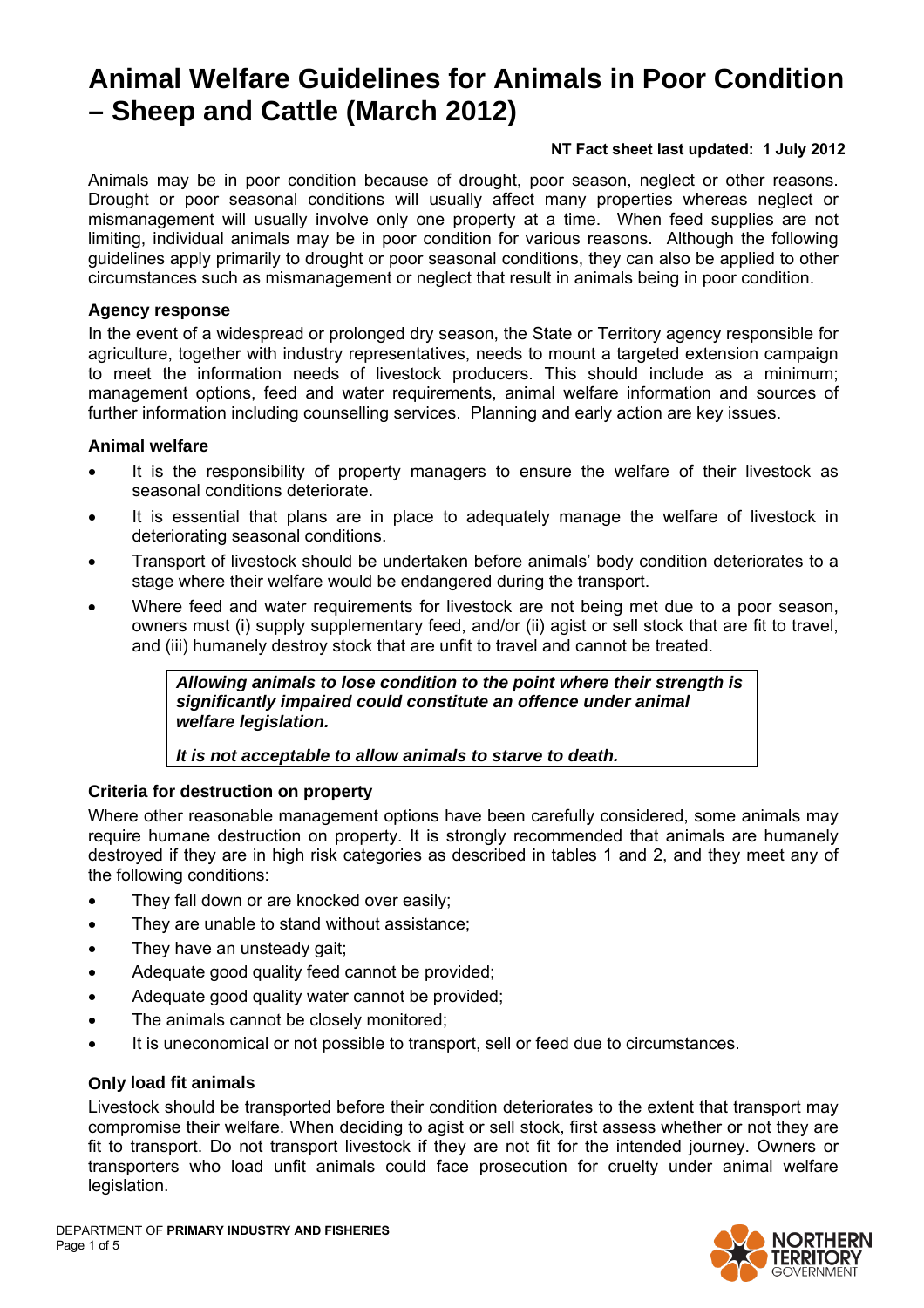Managers must plan the journey carefully and make suitable allowances for drought affected stock. Managers must adequately prepare stock prior to transport. For stock in poor condition this may involve time on good quality feed to bring their strength and vigour to a suitable level. Truck drivers may have to load at lower densities to suit the condition of the stock.

Before loading any animal for transport, ensure that it:

- √ can bear weight on all legs
- √ is not severely emaciated
- √ is not visibly dehydrated
- $\sqrt{\phantom{a}}$  is free from visible signs of severe injury or distress
- $\sqrt{\phantom{a}}$  is free from conditions that are likely to cause increased pain or distress during transport
- √ can see out of at least one eye
- $\sqrt{\phantom{a}}$  is not known to be, or visually assessed to be within 2 weeks of parturition unless the water deprivation time and journey is less than 4 hours duration

If you are not sure whether the animals are fit or not, do not load them. If animals are assessed as being unfit for transport, owners must either feed on site until they are stronger or humanely destroy them.

The pocket guide, *Is it fit to load?,* outlines some of the conditions that make an animal unfit to load. This guide is available free from www.mla.com.au . The Australian Standards and Guidelines for the Welfare of Animals: Land Transport of Livestock is at www.animalwelfarestandards.net.au/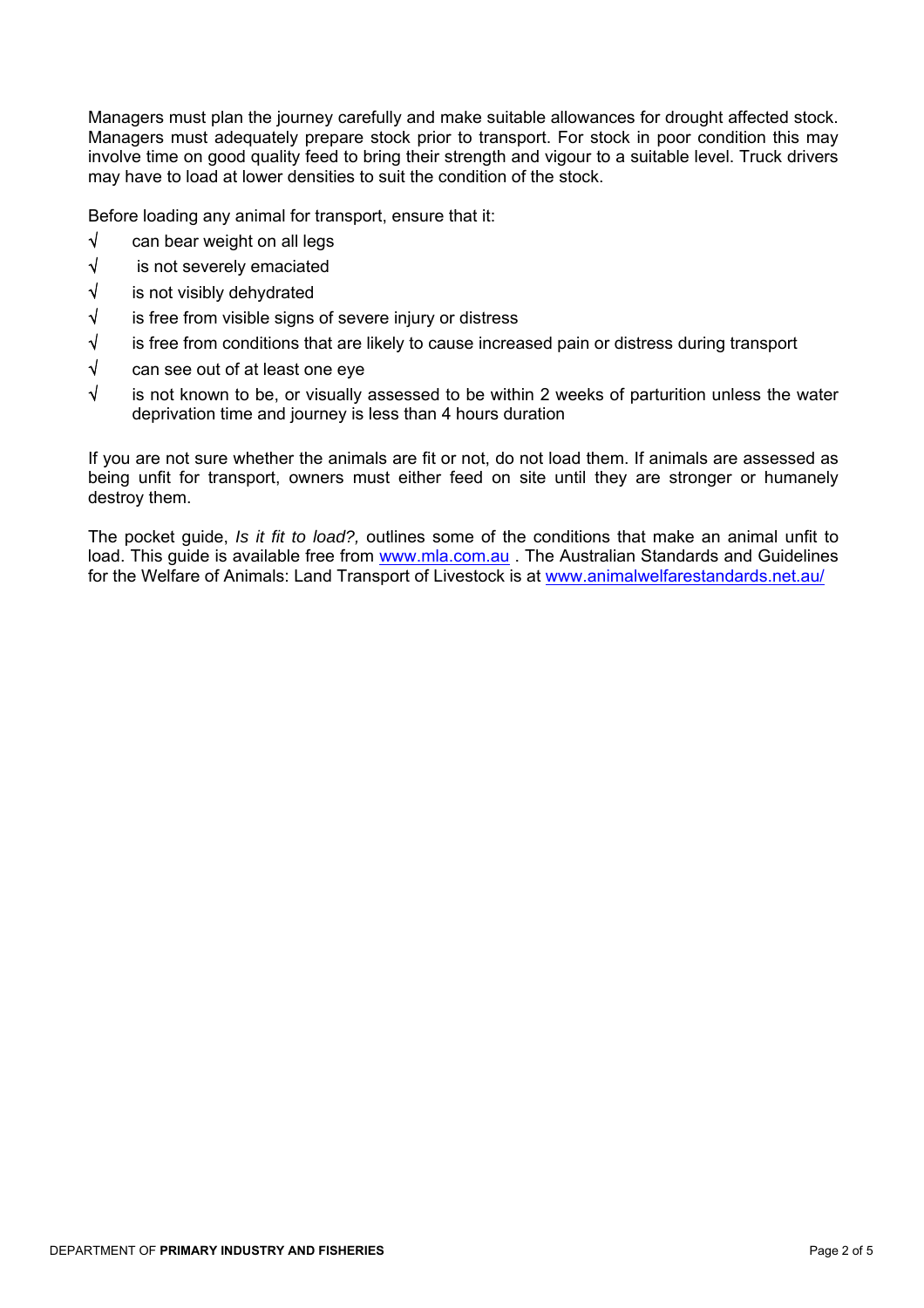| Table 1: Welfare decisions for sheep |  |
|--------------------------------------|--|
|--------------------------------------|--|

| <b>Sheep condition</b>                                           | At risk                                                                                                                                                                                                                                                                                                                                                                                                                             | High risk 1                                                                                                                                                        | High risk 2                                                                                       |
|------------------------------------------------------------------|-------------------------------------------------------------------------------------------------------------------------------------------------------------------------------------------------------------------------------------------------------------------------------------------------------------------------------------------------------------------------------------------------------------------------------------|--------------------------------------------------------------------------------------------------------------------------------------------------------------------|---------------------------------------------------------------------------------------------------|
|                                                                  |                                                                                                                                                                                                                                                                                                                                                                                                                                     |                                                                                                                                                                    |                                                                                                   |
| General<br>description                                           | Lean but strong and healthy, with<br>limited muscle wastage. Reduced<br>reproductive performance likely.                                                                                                                                                                                                                                                                                                                            | Significant muscle wastage.<br>Unlikely to conceive. At risk of<br>death from cold, wet weather or<br>other stress. Recovery is<br>dependent on high quality care. | Weak with extremely low body<br>reserves. Animal is recumbent. At<br>point of death.              |
| <b>Backbone</b>                                                  | Visible.                                                                                                                                                                                                                                                                                                                                                                                                                            | Spines of backbone identifiable.                                                                                                                                   | Spines of backbone easily identifiable.                                                           |
| <b>Short ribs</b>                                                | Slightly visible individually, more so<br>in Merino sheep.                                                                                                                                                                                                                                                                                                                                                                          | Prominent and very sharp to touch.                                                                                                                                 | Very prominent and easy to see<br>individually.                                                   |
| Inside pin bones                                                 | Slightly sunken.                                                                                                                                                                                                                                                                                                                                                                                                                    | Sunken.                                                                                                                                                            | Deeply sunken to the bone.                                                                        |
| Muscle wastage                                                   | Rump muscle concave.                                                                                                                                                                                                                                                                                                                                                                                                                | Rump muscle concave. Muscle<br>wastage in loin and leg muscle<br>evident.                                                                                          | Obvious over whole body. Rump and<br>leg muscles deeply concave.                                  |
| Stifle joint                                                     | Stifle joint not identifiable.                                                                                                                                                                                                                                                                                                                                                                                                      | Stifle joint not identifiable.                                                                                                                                     | Stifle joint identifiable.                                                                        |
| <b>Tail bones</b>                                                | Individual bones not identifiable.                                                                                                                                                                                                                                                                                                                                                                                                  | Individual bones just able to be felt.                                                                                                                             | Individual bones easily felt.                                                                     |
| Appearance                                                       | Bright, alert.                                                                                                                                                                                                                                                                                                                                                                                                                      | Able to stand but listless, dull.                                                                                                                                  | Lacking energy, dull and listless,<br>recumbent, may not be able to raise<br>head off the ground. |
| <b>Mobility</b>                                                  | Normal gait.                                                                                                                                                                                                                                                                                                                                                                                                                        | Mobile, able to lie down and rise<br>but may have some difficulty.                                                                                                 | Unsteady gait, may drag feet or<br>'teeter'. Difficult to lie down and rise                       |
| <b>Critical issues</b>                                           |                                                                                                                                                                                                                                                                                                                                                                                                                                     |                                                                                                                                                                    |                                                                                                   |
| Lambing<br>requirements<br>& risks<br>associated with<br>lambing | Some assistance required, high<br>possibility of losing lamb during<br>birth or on first day after birth. High<br>possibility of pregnancy toxaemia<br>and/or hypocalcaemia. Separate<br>pregnant animals within this<br>condition score range and care for<br>and feed a high energy supplement<br>separately. Necessary to seek<br>advice on adequate feeding from a<br>professional (e.g. veterinarian,<br>Development Officer). | Will need a lot of assistance – ewe<br>and lamb may not survive. Very<br>high possibility of pregnancy<br>toxaemia.                                                | Extremely unlikely that lamb and ewe<br>will survive lambing.                                     |
| Transport, sale                                                  | Suitable for transport and sale but<br>with minimum time off feed.                                                                                                                                                                                                                                                                                                                                                                  | Unsuitable for sale through<br>saleyards or transport over long<br>distances.                                                                                      | Cannot travel.                                                                                    |
| <b>Action required</b>                                           | • Must be fed adequately to<br>prevent further weight loss.<br>• Suitable for transport to<br>agistment.<br>• Suitable for sale but must not be<br>kept off feed or water for<br>extended periods.<br>• Supervise and be ready to assist<br>during lambing - supervise lamb<br>after birth                                                                                                                                          | • Must be fed adequately<br>immediately to prevent weight<br>loss.<br>• Not suitable for transport over<br>long distances.                                         | • Destroy on-farm or seek<br>veterinary assistance to do so.                                      |

Acknowledgement: derived from Primefact 1003 (March 2010) Welfare decisions for sheep, Industry and Investment, Government of NSW. www.dpi.nsw.gov.au/agriculture/livestock/sheep/health/other/welfare-decisions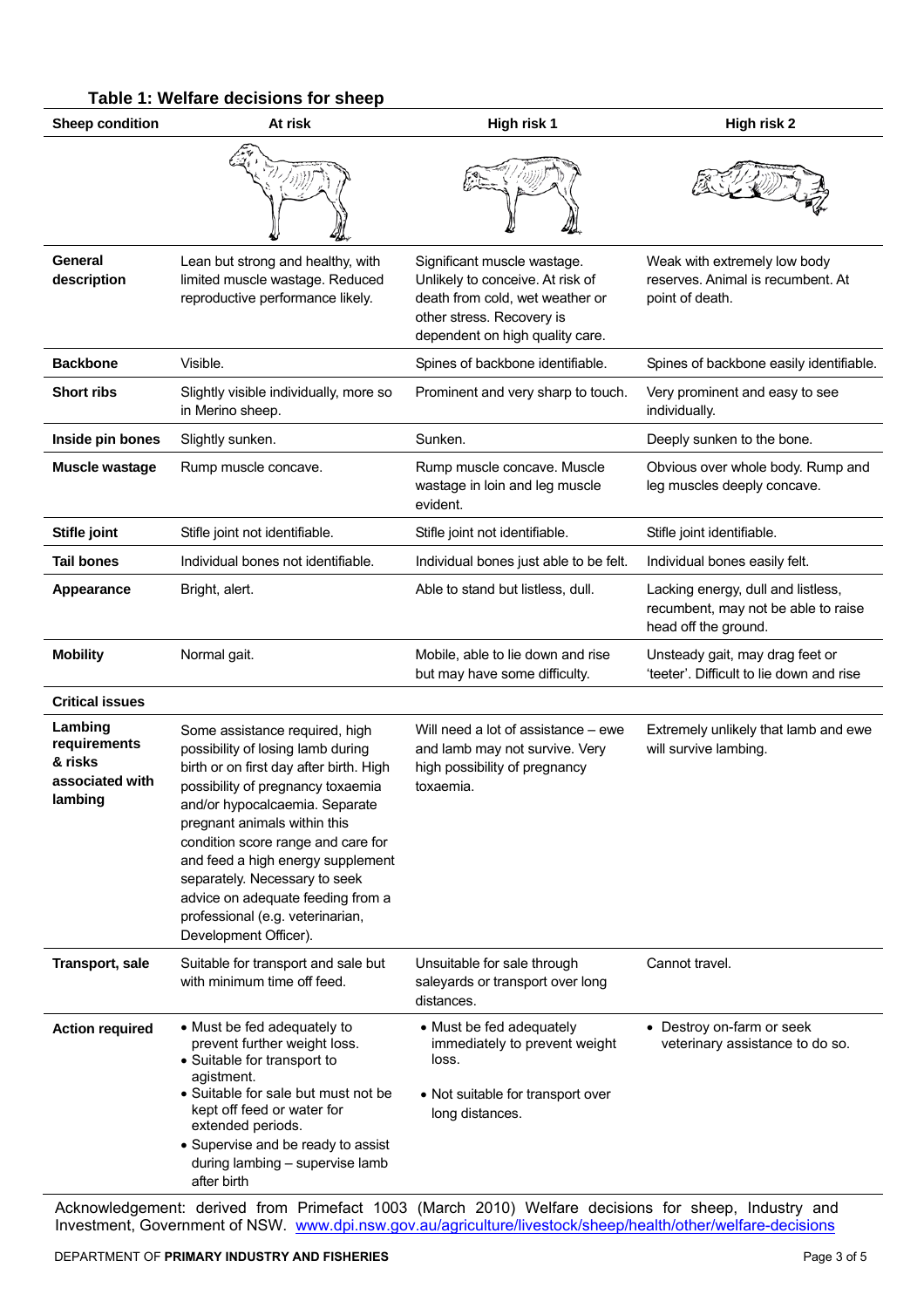| Table 2: Welfare decisions for beef cows |  |  |
|------------------------------------------|--|--|
|------------------------------------------|--|--|

| <b>Cow condition</b>    | At risk                                                                                                                                                                                                                                               | High risk 1                                                                                                                                                                                                                                                              | High risk 2                                                                                                                                                                   |
|-------------------------|-------------------------------------------------------------------------------------------------------------------------------------------------------------------------------------------------------------------------------------------------------|--------------------------------------------------------------------------------------------------------------------------------------------------------------------------------------------------------------------------------------------------------------------------|-------------------------------------------------------------------------------------------------------------------------------------------------------------------------------|
|                         |                                                                                                                                                                                                                                                       |                                                                                                                                                                                                                                                                          |                                                                                                                                                                               |
| <b>Description</b>      | Lean but strong and healthy<br>and with noticeable muscle<br>wastage. Reduced<br>reproductive performance<br>likely.                                                                                                                                  | Healthy but with significant<br>muscle wastage. Unlikely to<br>conceive. Able to recover in<br>time if adequately fed.                                                                                                                                                   | Weak, with very low body<br>reserves. At risk of death<br>from cold, wet weather or<br>other stress. Recovery<br>dependent on high quality<br>care and will be slow.          |
| <b>Backbone</b>         | Easily seen.                                                                                                                                                                                                                                          | Spines of backbone<br>individually identifiable.                                                                                                                                                                                                                         | Spines of backbone<br>individually identifiable.                                                                                                                              |
| <b>Short ribs</b>       | Visible. Fairly sharp to<br>touch                                                                                                                                                                                                                     | Prominent and very sharp<br>to touch                                                                                                                                                                                                                                     | Very prominent and easy to<br>see individually.                                                                                                                               |
| Inside pin bones        | Slightly sunken                                                                                                                                                                                                                                       | Sunken                                                                                                                                                                                                                                                                   | Deeply sunken to the bone                                                                                                                                                     |
| <b>Muscle wastage</b>   | Rump muscle concave<br>(between hooks and pins).                                                                                                                                                                                                      | Rump muscle concave.<br>Muscle wastage in loin and<br>leg muscle evident.                                                                                                                                                                                                | Muscle wastage obvious<br>over whole body. Rump and<br>leg muscles deeply<br>concave.                                                                                         |
| Stifle joint            |                                                                                                                                                                                                                                                       | Stifle joint not identifiable                                                                                                                                                                                                                                            | Stifle joint identifiable                                                                                                                                                     |
| <b>Tail bones</b>       | Individual bones not<br>identifiable.                                                                                                                                                                                                                 | Individual bones just able to<br>be felt.                                                                                                                                                                                                                                | Individual bones easily felt.                                                                                                                                                 |
| <b>Skin</b>             | Pliable.                                                                                                                                                                                                                                              | Less pliable.                                                                                                                                                                                                                                                            | Tight.                                                                                                                                                                        |
| Appearance              | Bright, alert.                                                                                                                                                                                                                                        | Healthy.                                                                                                                                                                                                                                                                 | Lacking energy or dull.                                                                                                                                                       |
| <b>Mobility</b>         | Normal gait.                                                                                                                                                                                                                                          | Mobile, able to lie down/rise                                                                                                                                                                                                                                            | Unsteady gait, may drag<br>hind feet or plait hind legs.<br>Difficulty lying<br>down/standing up.                                                                             |
| Ability to calve        | Some assistance required.                                                                                                                                                                                                                             | Moderate assistance<br>required.                                                                                                                                                                                                                                         | High level of assistance<br>required.                                                                                                                                         |
| Transport, sale         | Suitable for transport and<br>sale but with minimum time<br>off feed                                                                                                                                                                                  | Unsuitable for sale through<br>saleyards or transport over<br>long distances                                                                                                                                                                                             | Not fit to travel                                                                                                                                                             |
| <b>Actions required</b> | • Must be fed adequately to<br>prevent further weight<br>loss.<br>• Suitable for transport to<br>agistment.<br>• Suitable for sale but must<br>not be kept off feed for<br>extended periods.<br>• Supervise and be ready<br>to assist during calving. | • Must be fed adequately to<br>prevent weight loss.<br>• Suitable for transport<br>direct to agistment.<br>• Suitable for sale only<br>direct to farm or abattoir<br>with appropriate<br>management.<br>• Supervise closely and be<br>ready to assist during<br>calving. | • Do not transport.<br>• Must be given high-<br>quality feed, water and<br>care; OR<br>• Destroy on farm.<br>• Supervise closely and be<br>ready to assist during<br>calving. |

Acknowledgement: derived from Primefact 619 (May 2007) Welfare decisions for beef cows, Industry and Investment, Government of NSW